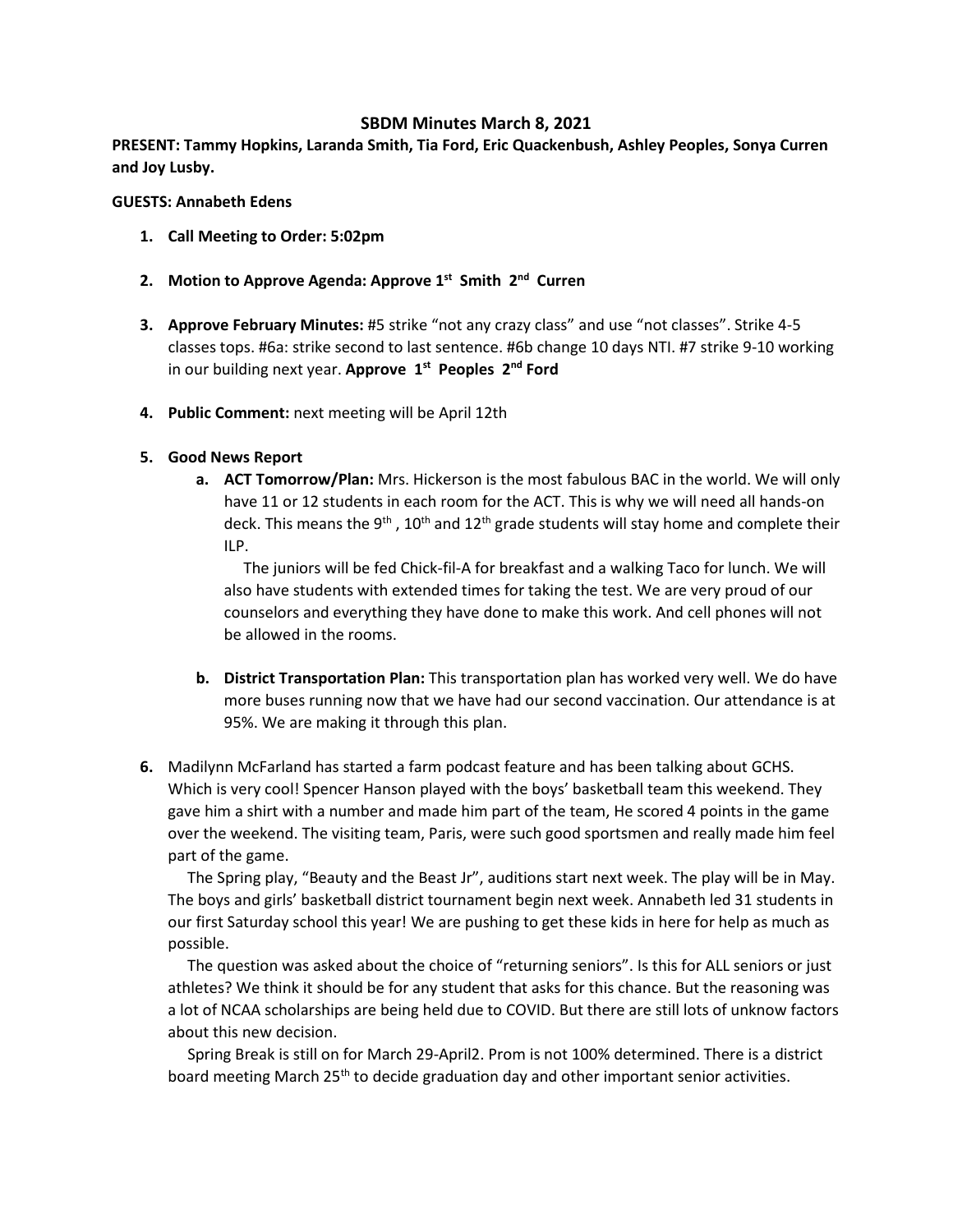**7. Summer School Plan:** Summer school will be in June and July. They will have school 6 hours a day. We asked the board for \$198,000 to help pay for teachers and other things for the summer school. But they gave us \$260,000. Teachers will get their daily rate instead of \$25 hr. This is a great incentive to get teachers to sign up to help. We are trying to limit the number of students that must come back for summer school. April 23 is the deadline for summer school sign-ups.

 Hopefully they will get enough structure and targeted instruction to help them pass the classes. As Joy says, not one size fits all. We need to see if they know their standards. All of the schools in the county were funded for more than originally asked for.

 Mrs. Hopkins asked what were the number of anticipated students for Saturday school. Mrs. Lusby said we had no transportation this first Saturday and it was too early to call parents about their failing students. And we have had so many drop classes and turning in paper work. But Mrs. Lusby say she was happy with the number that showed up. Mrs. Hopkins said that all the ways of communication to parents and students about summer school has been so fantastic. She has been very impressed with the different ways of communication that has been put out by our staff.

 Summer school students will be based on their grades during the school year and from their final exam grades. The critical standards assessments grade. For this exam, the language class will have oral exams.

 Saturday school is not a punishment. And it needs to be in person. So far it wasn't a large number of people. It is 9am-3pm. They have mask breaks in the gym. It will be Monday-Thursday. Fridays will be for planning. Mr. Quackenbush asks if it needs to be a teacher from the district. Joy Lusby said not as long as they live here and have the credentials. We just posted a job for a Geometry class.

**8. Middle School Students Earning High School Credits (Guidance):** We do not need a full-blown policy for this. #081131 Board policy says that if a class is offered at any high school then we are allowed to offer it to an  $8<sup>th</sup>$  grader. The high school and middle school principal must agree that the student is ready and able to do this class. We will offer health, Lifetime Fitness Intro to Art and Art History to an  $8<sup>th</sup>$  grader that is agreed upon by both principals. We will provide guidance on what is expected by the student.

**Budget Report:** Reduced a lot of core departments because we were not here. Mrs. Lusby may also have to put some spending on the back burner to be able to hire a new teacher. CTE needs monies to grow. We can't use Perkins money on consumables. Welding, FCS and IT has been rolled into Instructional.

 We have just ordered 60 graphing calculators with the monies we have saved this year. Borrowing calculators was getting very complicated. With us being a new school, we really need to be careful. We have 2 new teachers with no calculators. Approve Budget: approved 1<sup>st</sup> Peoples 2<sup>nd</sup> Quackenbush

**9. Approve Budget for 21-22 School Year: (**SEE ENCLOSED) activity accounts and section 6 monies. Approve 21-22 allocation of Funds Distribution. **Approved 1st Peoples 2nd Quackenbush**